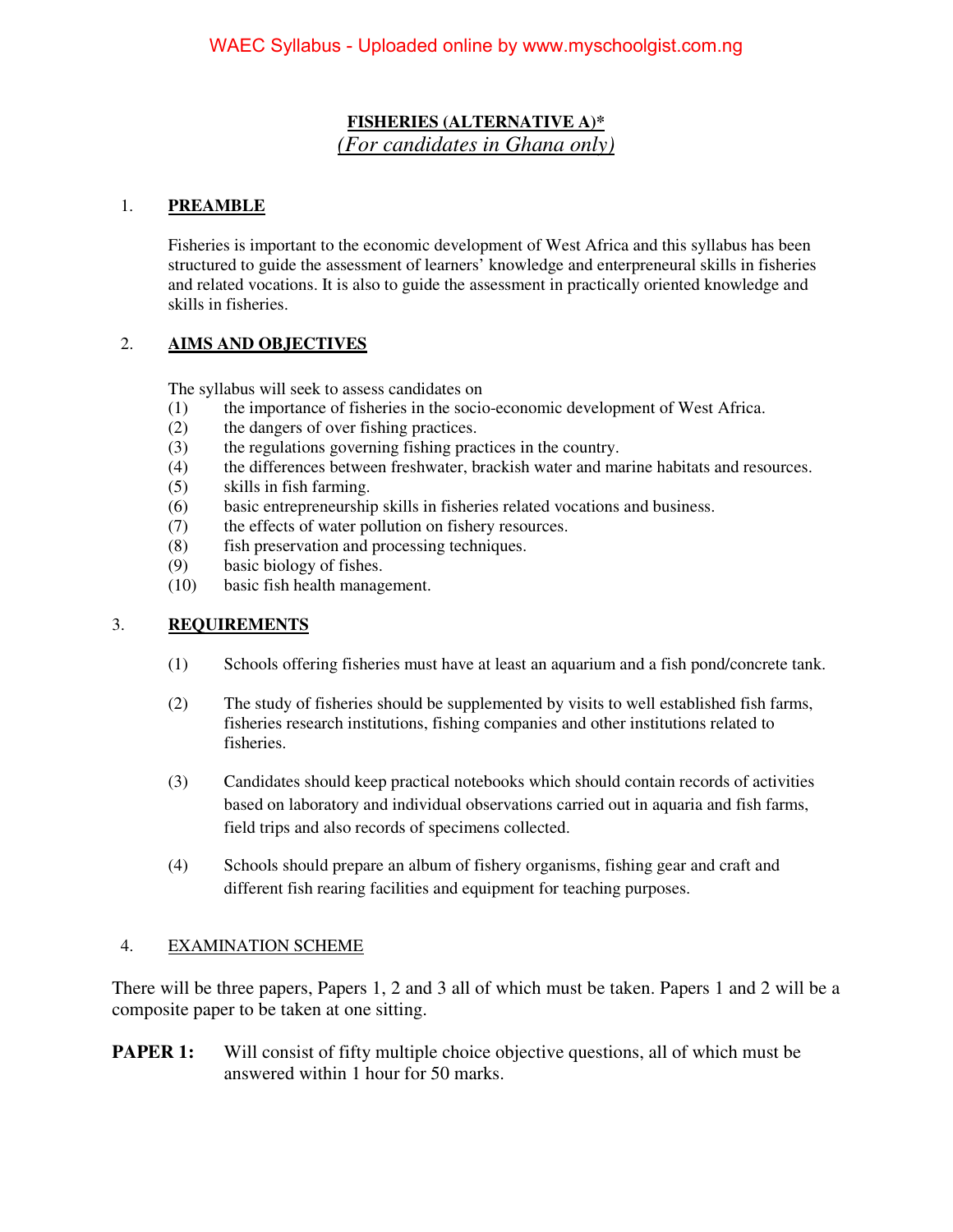- **PAPER 2:** Will consist of six essay-type questions. Candidates will be required to answer four questions within 2 hours for 20 marks each.
- **PAPER 3:** Will be a practical paper for school candidates or alternative to practical work test for private candidates. It will consist of three questions all of which must be answered within 2 hours for 60 marks.

|    | <b>CONTENTS</b>                                                               |                                                                                                                                                                                                                                                                          |
|----|-------------------------------------------------------------------------------|--------------------------------------------------------------------------------------------------------------------------------------------------------------------------------------------------------------------------------------------------------------------------|
| A. | <b>INTRODUCTION</b><br><b>TO FISHERIES</b>                                    |                                                                                                                                                                                                                                                                          |
| 1. | Fisheries and<br>national<br>development                                      |                                                                                                                                                                                                                                                                          |
|    | Meaning of<br>(a)<br>fisheries                                                | Explanation of the term fisheries                                                                                                                                                                                                                                        |
|    | (b)<br>Types of<br>fisheries                                                  | Knowledge of the following is required:<br>Culture fisheries (aquaculture)<br>Capture fisheries (fishing)<br>subsistence fisheries<br>$\overline{a}$<br>artisanal fisheries<br>$\overline{\phantom{a}}$<br>commercial fisheries<br>$\frac{1}{2}$<br>industrial fisheries |
|    | (c)<br>Importance of<br>fisheries to<br>national<br>development               | Role of fisheries in the national economy e.g.<br>food, employment, income generation, social<br>and cultural life.                                                                                                                                                      |
|    | 2. Fishery<br>organisms and<br>their habitats                                 |                                                                                                                                                                                                                                                                          |
|    | Identification<br>(a)<br>and description<br>of common<br>fishery<br>organisms | Assessment should cover the features of:<br>Fin fishes (e.g. herring, tuna, tilapia, Clarias,<br>Heterobranchus)<br>Crustaceans (shrimp/prawns/lobster, crabs)<br>Molluscs (clam, scallops, oyster, cuttle<br>fish/squid)                                                |
|    | (b)<br>Fishery<br>habitats                                                    | Knowledge of the characteristics of habitats:<br>freshwater (river, lake), brackish water (estuary,<br>lagoon) and marine (pelagic, demersal) should<br>be covered.                                                                                                      |

### **DETAILS SYLLABUS**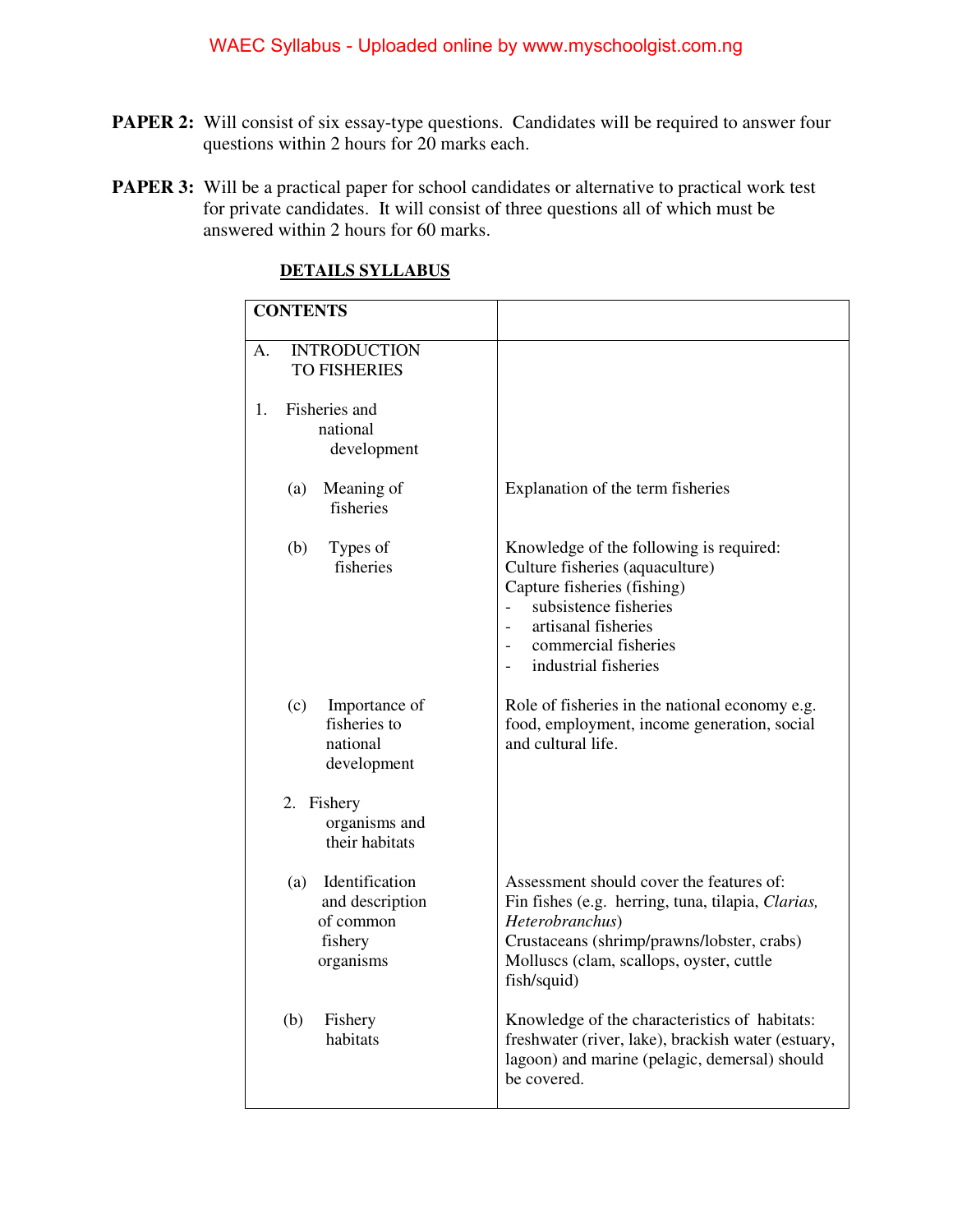| (a) Identification and<br>description of the<br>characteristics of<br>invasive alien species<br>in fishery habitats | Knowledge should cover species such as<br>Eichorniacrassipes (water hyacinth), Cyperus<br>papyrus (Papyrus reed), Salviniamolesta (kariba<br>weed), Limnocharisflava(Limnocharis),<br>Pistiastratiotes (water lettuce),<br>Azollafiliculoides (water fern),<br>Enteromorphaflexura(filamentous algae)<br>Ceratophyllum sp. (Hornwort).<br>Characteristics should include the morphology<br>of the species, mode of propagation, growth and<br>development. |
|---------------------------------------------------------------------------------------------------------------------|------------------------------------------------------------------------------------------------------------------------------------------------------------------------------------------------------------------------------------------------------------------------------------------------------------------------------------------------------------------------------------------------------------------------------------------------------------|
| Effects of invasive<br>(d)<br>alien species in<br>fisheries                                                         | Analysis of the effects of aquatic invasive alien<br>species on fishery habitats, fishery organisms<br>and fishers.                                                                                                                                                                                                                                                                                                                                        |
| Prevention and<br>(e)<br>control of invasive<br>alien species in fishery<br>habitats<br>3. Grouping of              | Assessment to include preventive measures such<br>as awareness creation, screening at entry points<br>and enforcement of plant protection and<br>regulatory laws and control measures both<br>physical and biological                                                                                                                                                                                                                                      |
| fishery organisms                                                                                                   | Assessment should cover the grouping of the<br>following fishery organisms under freshwater,<br>brackish water and marine habitats:<br>Tilapia, Clarias/Heterobranchus, Chrysichthys,<br>Heterotis, Lates, Bagrus, Alestes, Synodontis,<br>Prawns, Crabs, Grey mullet, Shrimps,<br>Sardinella, Sea bream, Cassava fish, Tuna,<br>Mackerel, Anchovy, Shark, Cuttle fish/squid,                                                                              |
| <b>B.</b><br><b>FISHING</b><br><b>ACTIVITIES</b>                                                                    | Clam, Ray, Sea urchin.                                                                                                                                                                                                                                                                                                                                                                                                                                     |
| Fish landing<br>1.<br>sites and facilities                                                                          |                                                                                                                                                                                                                                                                                                                                                                                                                                                            |
| Types of fish<br>(a)                                                                                                | Assessment should cover the identification and                                                                                                                                                                                                                                                                                                                                                                                                             |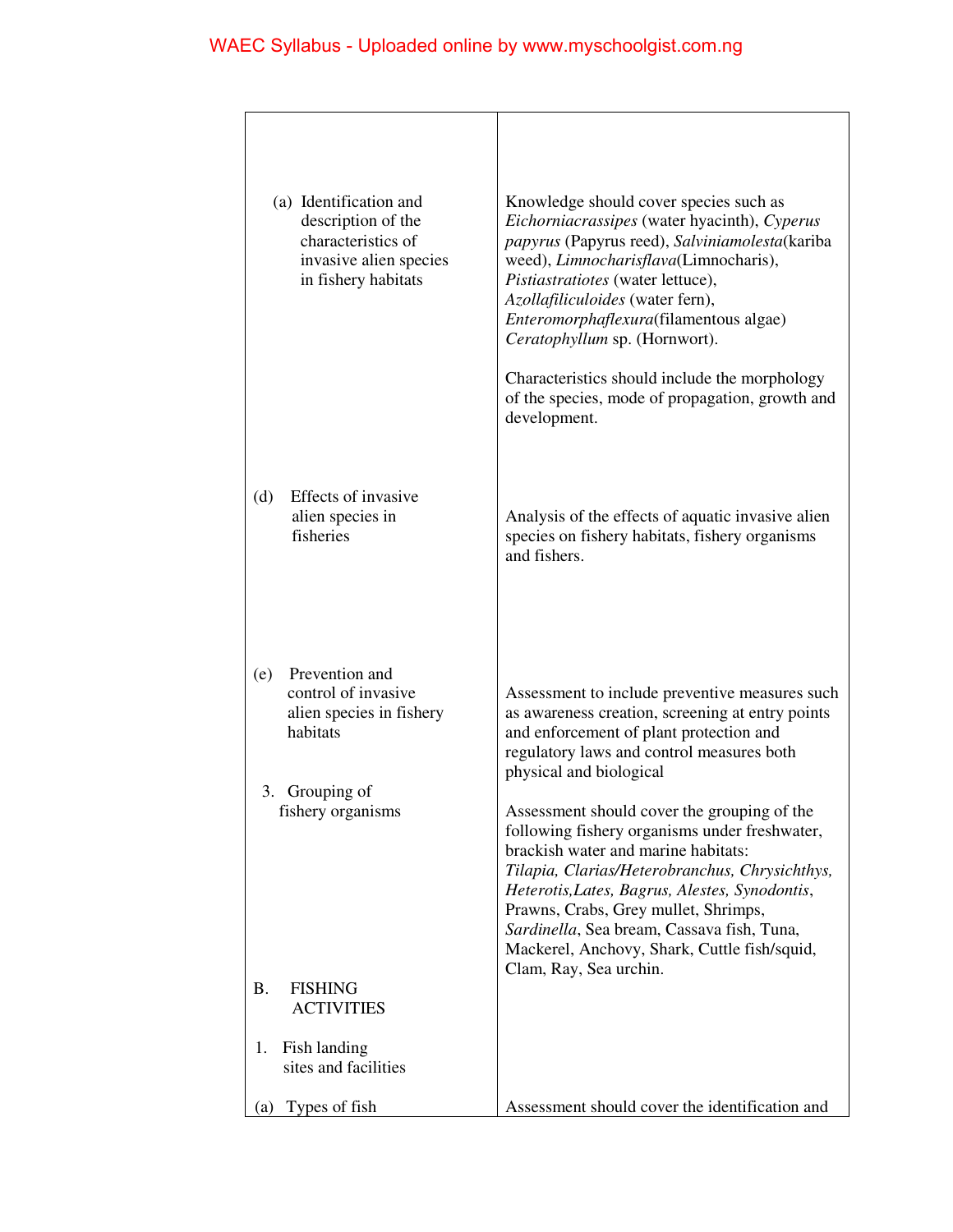| landing sites                                             | location of the following landing sites in your                                                                                                                                                                                                       |
|-----------------------------------------------------------|-------------------------------------------------------------------------------------------------------------------------------------------------------------------------------------------------------------------------------------------------------|
|                                                           | country:<br>beaches, harbours, lagoons, river banks, lake<br>shores.                                                                                                                                                                                  |
| (b) Facilities and<br>activities at fish landing<br>sites | Knowledge in the use of the following facilities<br>is required: winch, cold store, ice plant, fuel<br>station, slipway, dry dock, jetty and breakwater.                                                                                              |
|                                                           | Description of activities at fish landing sites:<br>unloading fish from vessels<br>fuelling vessels<br>loading of ice into vessels<br>beaching of vessels for repairs<br>repairs and maintenance of vessels/gear<br>fish processing<br>fish marketing |
| Sanitation<br>(c)<br>practices at fish<br>landing sites   | Assessment should cover knowledge and skills<br>of proper disposal of wastes generated at fish<br>landing sites including oil spills and vessel parts.                                                                                                |
| 2.<br>Fishing gear and craft.                             |                                                                                                                                                                                                                                                       |
| Classification and<br>(a)<br>description of fishing gear  | Active fishing gear:<br>cast net<br>seine net<br>trawl<br>dredges<br>scoop net                                                                                                                                                                        |
|                                                           | Passive fishing gear: e.g.<br>hooking devices<br>stationary nets<br>tangle nets<br>traps                                                                                                                                                              |
|                                                           | Merits and demerits of using the various gear<br>are also required.                                                                                                                                                                                   |
| Construction<br>(b)<br>and maintenance<br>of fishing gear | Assessment should include knowledge of<br>materials for construction and repair of fishing<br>gear. Basic ways of maintaining fishing gear is<br>also required.                                                                                       |
| (b)<br>Description and<br>maintenance of<br>fishing craft | Fishing craft should include canoes, trawlers<br>and purse seiners. Accessories such as oars,<br>sails, outboard and inboard engines, winches,<br>sonar and radar should also be covered.                                                             |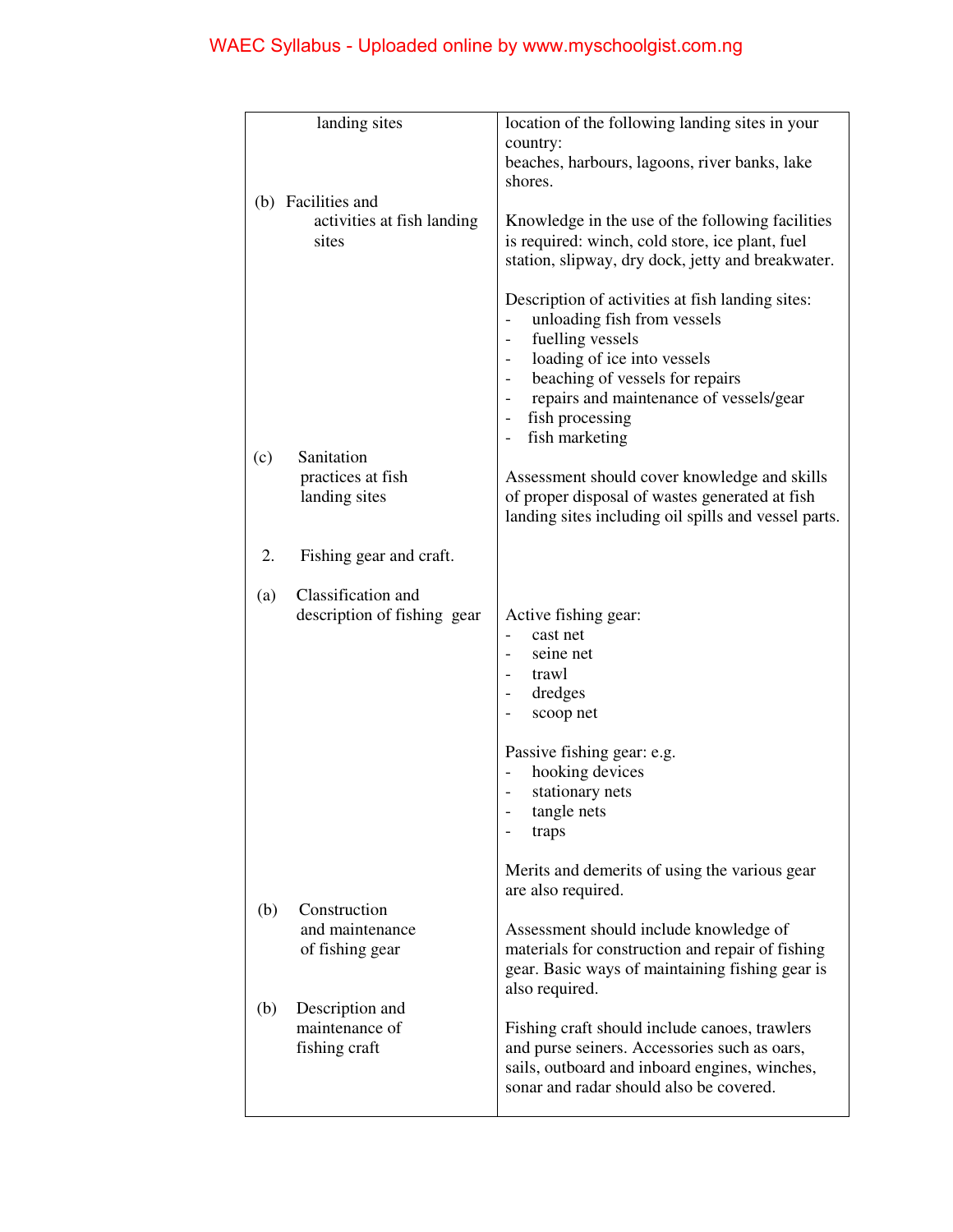| Fishing methods<br>(d)                                             |                                                                                                                                                                                                                 |
|--------------------------------------------------------------------|-----------------------------------------------------------------------------------------------------------------------------------------------------------------------------------------------------------------|
|                                                                    | Description of active and passive fishing<br>methods used in inland, coastal and deep sea<br>fishing is required.                                                                                               |
| (e) Harmful fishing<br>practices                                   | Assessment should cover the description of<br>harmful fishing practices and an analysis of their<br>effects. Ways of preventing harmful fishing<br>practices and minimizing their effects are also<br>required. |
| C. FISH BIOLOGY                                                    |                                                                                                                                                                                                                 |
| 1. Identification and<br>classification of<br>fishery organisms    |                                                                                                                                                                                                                 |
| (a) Identification of<br>common fishery<br>organisms by<br>species | Common and scientific names are required.                                                                                                                                                                       |
| (b) Classification of<br>common fishery<br>organisms               | Common fishery organisms should be classified<br>under phylum and class for Mollusca,<br>Arthropoda and Echinodermata. Phylum<br>Chordata should be classified to the subclass<br>level.                        |
| Structure and<br>2.<br>function of<br>fishery organisms            |                                                                                                                                                                                                                 |
| (a) Fish body<br>measurements                                      | Ability to measure total, standard and fork<br>lengths, and weights should be assessed.                                                                                                                         |
| (b) External structures<br>and features of<br>fishery organisms    | Assessment should cover a mollusc (cuttle fish),<br>crustaceans (shrimp/prawn, crab), cartilaginous<br>fish (shark, ray) and bony fishes (tilapia,<br>Clarias).                                                 |
| Internal organs of<br>(c)<br>bony fishes and<br>their functions    | Assessment should cover organs such as gills,<br>alimentary canal, heart and blood vessels,<br>kidneys and gonads.                                                                                              |
| 3. Life processes in<br>fishes                                     |                                                                                                                                                                                                                 |
| (a) Locomotion                                                     | Assessment should cover role of muscles and                                                                                                                                                                     |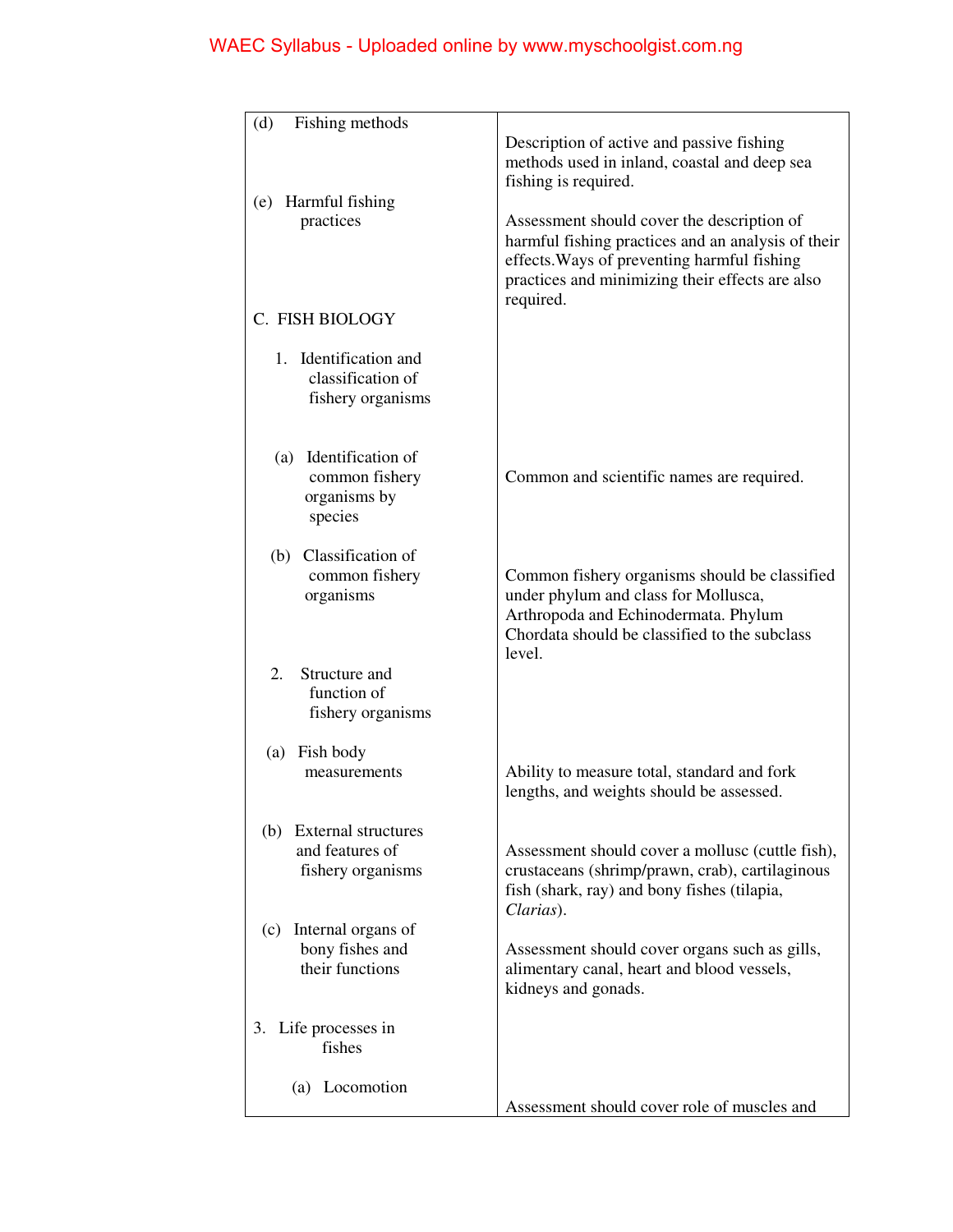|                                         | fins in movement and the maintenance of<br>balance (pitching, rolling, yawing).              |
|-----------------------------------------|----------------------------------------------------------------------------------------------|
|                                         |                                                                                              |
|                                         |                                                                                              |
| Feeding and digestion<br>(b)            | Assessment should include knowledge of                                                       |
|                                         | ingestion, digestion, absorption and egestion in                                             |
| <b>Blood</b> circulation                | fishes.                                                                                      |
| (c)                                     | Assessment should cover composition,                                                         |
|                                         | circulation and functions of blood.                                                          |
| (d)<br>Gaseous exchange                 |                                                                                              |
|                                         | An understanding of the mechanism of gaseous<br>exchange is required.                        |
| Excretion<br>(e)                        |                                                                                              |
|                                         | Knowledge of osmo-regulation and the                                                         |
| Reproduction<br>(f)                     | excretory process and products is required.                                                  |
|                                         | Knowledge and understanding of the stages in                                                 |
|                                         | the reproductive process: gamete formation,<br>spawning, fertilization and parental care are |
|                                         | required.                                                                                    |
|                                         | Identification of male and female tilapia should                                             |
|                                         | be assessed.<br>Examination of eggs of gravid/berried fish is                                |
|                                         | required.                                                                                    |
| Growth<br>(g)                           | Knowledge and understanding of the life cycle                                                |
|                                         | in fishes and the factors affecting growth (e.g.                                             |
|                                         | temperature, dissolved oxygen, nutrients, food                                               |
| 4. Fish ecology                         | availability, competition) are required.                                                     |
|                                         |                                                                                              |
| (a) Environmental<br>conditions in fish |                                                                                              |
| habitats                                | Knowledge and understanding of the<br>environmental conditions and their effects on          |
|                                         | fish populations (temperature, dissolved oxygen,                                             |
|                                         | salinity, pH, turbidity, light, nutrients, upwelling<br>phenomenon) are required.            |
|                                         | Measurement of environmental conditions using                                                |
|                                         | water test kits on water from pond, river/stream,                                            |
|                                         | lagoon, lake and sea is required.                                                            |
|                                         |                                                                                              |
| Ecological<br>(b)<br>processes within   |                                                                                              |
| fish habitats                           | Knowledge of the following processes is                                                      |
|                                         | required:<br>feeding behaviour                                                               |
|                                         | predation, competition                                                                       |
|                                         | food chain, food web                                                                         |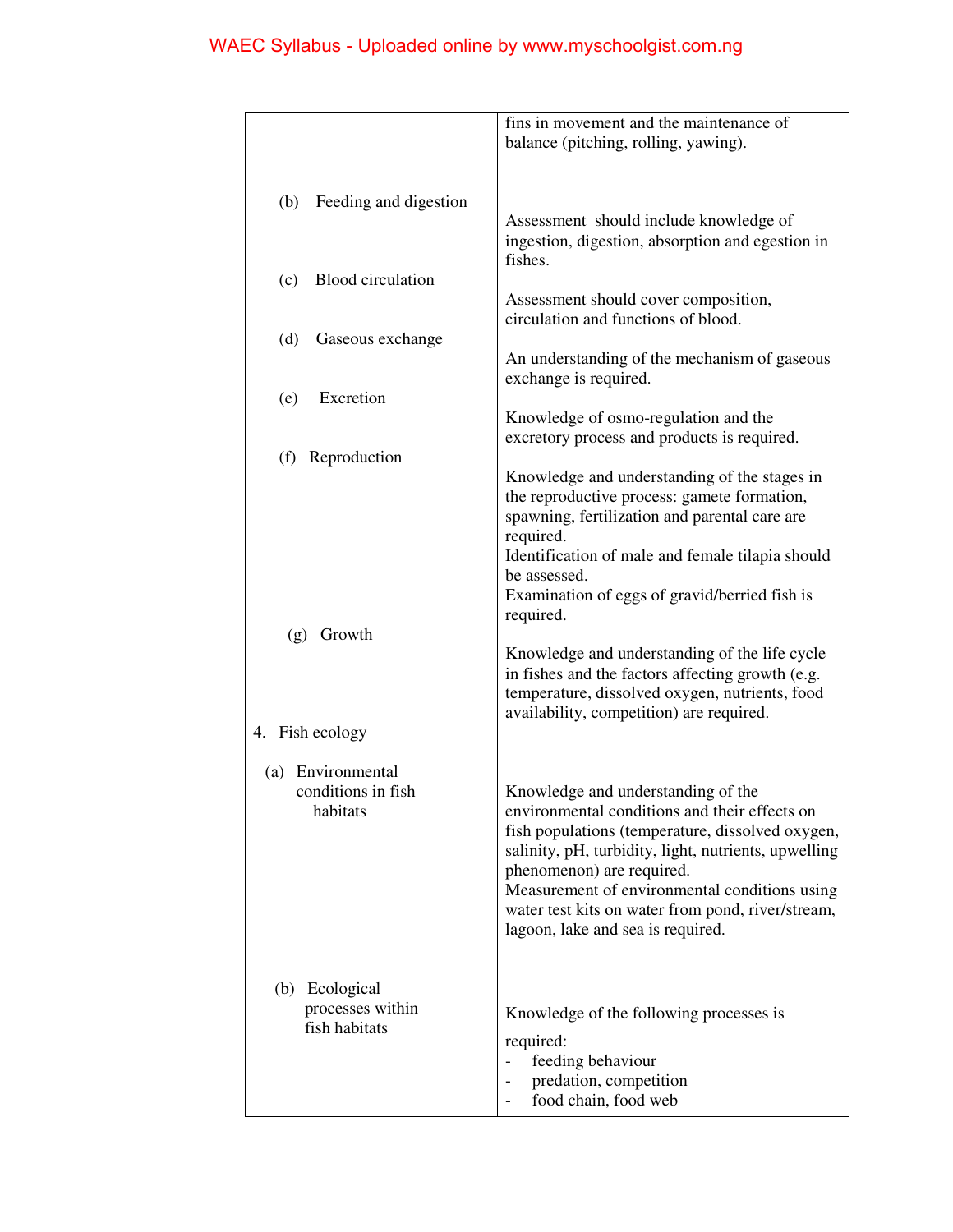|                                                    | food pyramid                                                                                                                                                                                                                                                                                                                        |
|----------------------------------------------------|-------------------------------------------------------------------------------------------------------------------------------------------------------------------------------------------------------------------------------------------------------------------------------------------------------------------------------------|
|                                                    | fish mortality<br>$\overline{a}$<br>adaptation of fishes to their environment                                                                                                                                                                                                                                                       |
|                                                    |                                                                                                                                                                                                                                                                                                                                     |
| (c) Pollution in<br>water bodies                   | The causes (poisons, sewage, debris, household<br>refuse etc), effects, prevention and control of<br>pollution are required.<br>Effects of pollution on fish populations should                                                                                                                                                     |
| 5. Fish genetics and<br>evolution                  | be covered.                                                                                                                                                                                                                                                                                                                         |
| (a)<br>Principles of<br>Genetics                   | Assessment should cover knowledge and<br>understanding of chromosomes, genes, genetic<br>crossings, genotype and phenotype as applied to<br>fish.<br>Application of the principles of genetics to fish<br>breeding, e.g. development of super male tilapia<br>and Genetically Improved Farmed Tilapia<br>(GIFT) should be assessed. |
| Inheritance of genetic<br>(b)<br>characteristics   | Explanation of the concept of inheritance of<br>external characters in fishes e.g. skin colour is<br>required.                                                                                                                                                                                                                      |
| <b>AQUACULTURE</b><br>D.                           |                                                                                                                                                                                                                                                                                                                                     |
| 1.0<br>Introduction to aquaculture                 |                                                                                                                                                                                                                                                                                                                                     |
| Meaning and<br>(a)<br>importance of<br>aquaculture |                                                                                                                                                                                                                                                                                                                                     |
| (b) Types of aquaculture                           |                                                                                                                                                                                                                                                                                                                                     |
| (c) The state of aquaculture                       | Assessment should cover the culture of<br>organisms including fish, clams, shrimps and<br>sea weeds.                                                                                                                                                                                                                                |
|                                                    | Assessment should be limited to the state of<br>aquaculture in your country:<br>Numbers and sizes of farms, types of cultured<br>species, practices, infrastructure/facilities, levels<br>of production, prospects and challenges.                                                                                                  |
|                                                    | Factors/problems affecting aquaculture should<br>include:<br>few specialists in the field, high cost of pond<br>construction, high cost of feed, difficulty in                                                                                                                                                                      |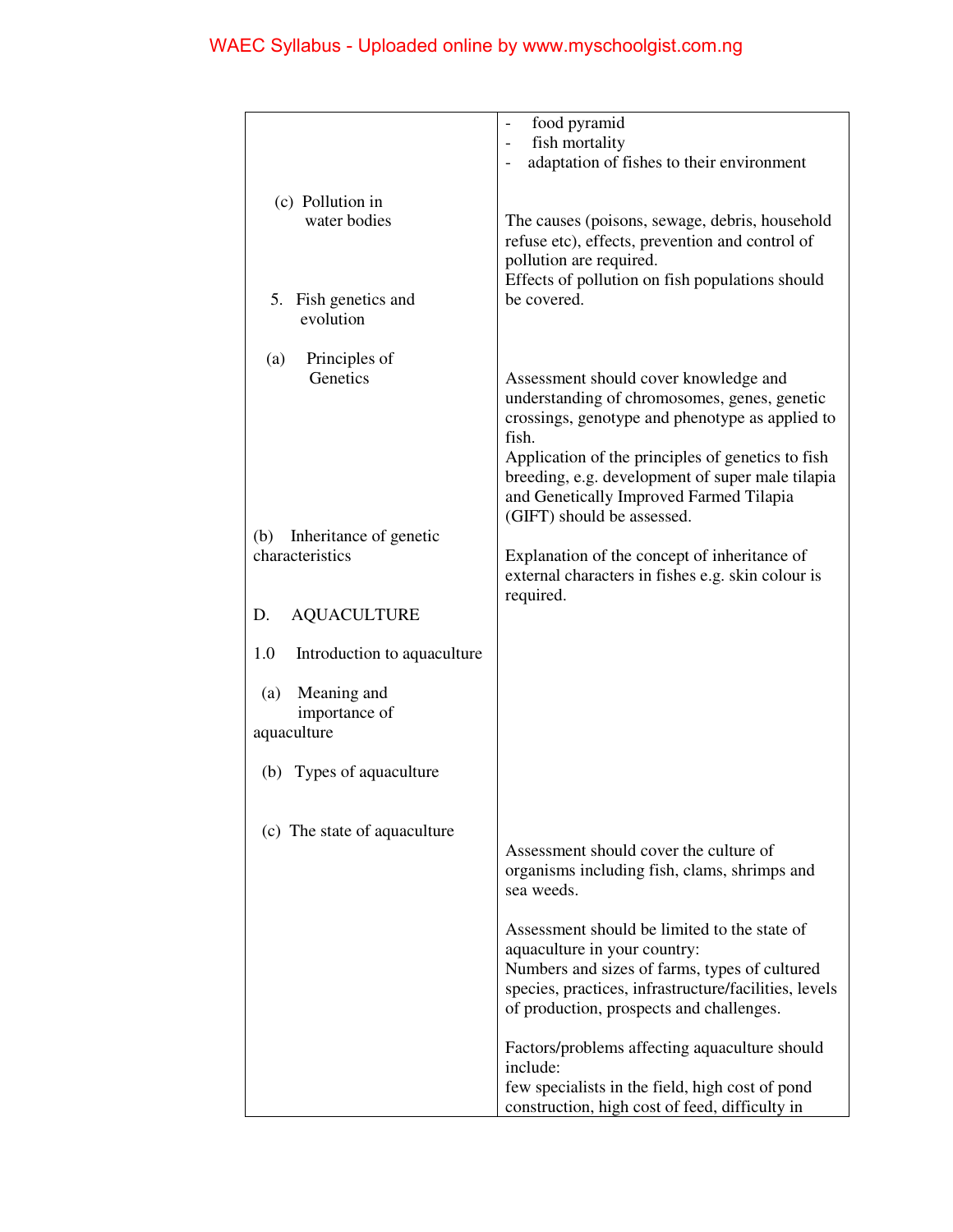|                                                                           | obtaining fingerlings, difficulty in accessing<br>credit and difficulty in land acquisition.<br>Solutions to problems facing aquaculture in the<br>country should be covered.                                                                                                                                                                                                                                                             |
|---------------------------------------------------------------------------|-------------------------------------------------------------------------------------------------------------------------------------------------------------------------------------------------------------------------------------------------------------------------------------------------------------------------------------------------------------------------------------------------------------------------------------------|
| Aquarium activities<br>2.                                                 |                                                                                                                                                                                                                                                                                                                                                                                                                                           |
| Construction of<br>(a)<br>an aquarium                                     | Assessment should cover knowledge and skills<br>involved in the identification of materials<br>required, design and construction of an<br>aquarium.                                                                                                                                                                                                                                                                                       |
| Management of an<br>(b)<br>aquarium                                       | Assessment should cover knowledge and skills<br>involved in the identification of suitable species,<br>capture, transport and stocking of aquarium fish.<br>Keeping records of daily management activities<br>and costs is also required.                                                                                                                                                                                                 |
| 3.<br>Fish farming<br>Introduction to<br>(a)<br>fish farming              | Assessment should include the importance of<br>fish farming, levels of fish farming (extensive,<br>semi-intensive, intensive) and types of fish<br>farming (monoculture, polyculture, integrated<br>culture)                                                                                                                                                                                                                              |
|                                                                           | Knowledge of the facilities for growing fish<br>(earthen ponds, cages, concrete tanks, raceways,<br>fish pens) is required.                                                                                                                                                                                                                                                                                                               |
| Construction of<br>(c)<br>fish culture facilities<br>Management of<br>(c) | Knowledge and skills in the selection of suitable<br>sites for construction of ponds, cages and pens is<br>required.<br>Criteria for the selection of sites for the<br>construction of ponds, cages and pens should<br>include topography, soil type, water quality and<br>quantity and security.<br>Skills in site clearing, marking, excavation,<br>formation of walls, fitting drainage structures<br>and grassing should be included. |
| fish ponds                                                                |                                                                                                                                                                                                                                                                                                                                                                                                                                           |
| Stocking of ponds<br>(i)                                                  | Knowledge and skills required should include<br>species selection, fingerling packaging and<br>transport and stocking.<br>Criteria for selection of fish species should                                                                                                                                                                                                                                                                   |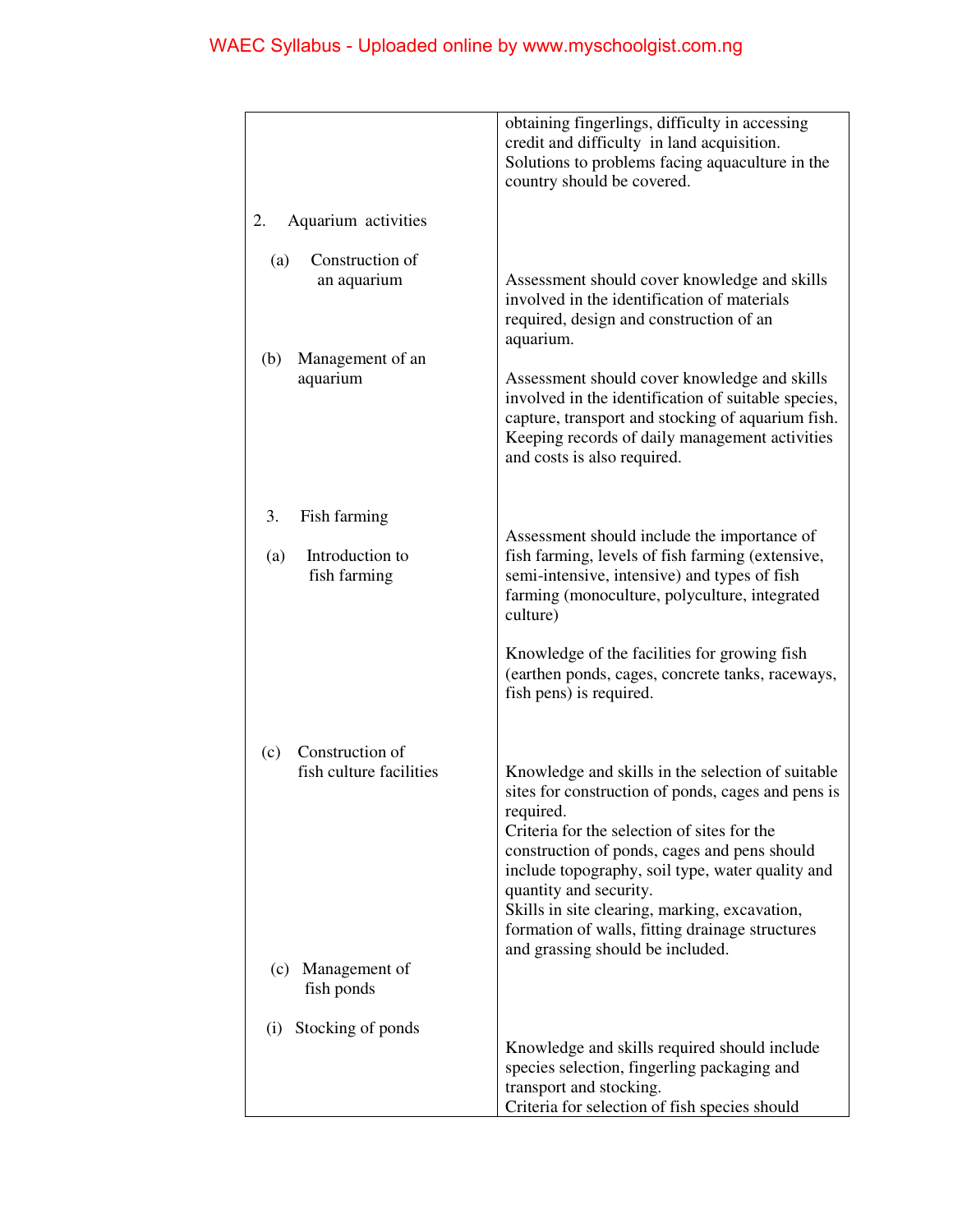| fingerlings, growth rate and adaptability.<br>Pond maintenance<br>(ii)<br>Knowledge of maintenance activities on fish<br>ponds to be assessed should include:<br>the control of water level<br>repairing leakages<br>predator and weed control<br>fertilizer application<br>(iii)<br>Water quality<br>control and monitoring<br>Knowledge and skills in monitoring of water<br>quality should cover:<br>pH<br>dissolved oxygen<br>turbidity<br>ammonia content<br>temperature<br>Knowledge of measures to improve water<br>quality such as stirring, lime application and<br>fertilizer application is required.<br>Fish feeds and feeding<br>(iv)<br>Knowledge about types of fish feeds and their<br>nutrient content e.g. formulated feeds,<br>agricultural by-products, pelletized and floating<br>feeds is required.<br>Skills in the formulation of nutritionally<br>balanced fish feed/diets, procedures for feeding<br>fish, feeding times and quantities should be<br>covered.<br>(v) Harvesting of fish ponds<br>Types of harvesting (partial and total) using<br>various fishing gear and methods should be<br>assessed.<br>Draining and refilling of fish ponds as measures<br>of pond preparation after harvest should be<br>covered.<br>Fish diseases<br>(d)<br>Types and causes<br>(i)<br>Assessment should be limited to the following:<br>Gill rot - fungus | include feeding habits, availability of |
|------------------------------------------------------------------------------------------------------------------------------------------------------------------------------------------------------------------------------------------------------------------------------------------------------------------------------------------------------------------------------------------------------------------------------------------------------------------------------------------------------------------------------------------------------------------------------------------------------------------------------------------------------------------------------------------------------------------------------------------------------------------------------------------------------------------------------------------------------------------------------------------------------------------------------------------------------------------------------------------------------------------------------------------------------------------------------------------------------------------------------------------------------------------------------------------------------------------------------------------------------------------------------------------------------------------------------------------------------------------------------|-----------------------------------------|
|                                                                                                                                                                                                                                                                                                                                                                                                                                                                                                                                                                                                                                                                                                                                                                                                                                                                                                                                                                                                                                                                                                                                                                                                                                                                                                                                                                              |                                         |
|                                                                                                                                                                                                                                                                                                                                                                                                                                                                                                                                                                                                                                                                                                                                                                                                                                                                                                                                                                                                                                                                                                                                                                                                                                                                                                                                                                              |                                         |
|                                                                                                                                                                                                                                                                                                                                                                                                                                                                                                                                                                                                                                                                                                                                                                                                                                                                                                                                                                                                                                                                                                                                                                                                                                                                                                                                                                              |                                         |
|                                                                                                                                                                                                                                                                                                                                                                                                                                                                                                                                                                                                                                                                                                                                                                                                                                                                                                                                                                                                                                                                                                                                                                                                                                                                                                                                                                              |                                         |
|                                                                                                                                                                                                                                                                                                                                                                                                                                                                                                                                                                                                                                                                                                                                                                                                                                                                                                                                                                                                                                                                                                                                                                                                                                                                                                                                                                              |                                         |
|                                                                                                                                                                                                                                                                                                                                                                                                                                                                                                                                                                                                                                                                                                                                                                                                                                                                                                                                                                                                                                                                                                                                                                                                                                                                                                                                                                              |                                         |
|                                                                                                                                                                                                                                                                                                                                                                                                                                                                                                                                                                                                                                                                                                                                                                                                                                                                                                                                                                                                                                                                                                                                                                                                                                                                                                                                                                              |                                         |
|                                                                                                                                                                                                                                                                                                                                                                                                                                                                                                                                                                                                                                                                                                                                                                                                                                                                                                                                                                                                                                                                                                                                                                                                                                                                                                                                                                              |                                         |
|                                                                                                                                                                                                                                                                                                                                                                                                                                                                                                                                                                                                                                                                                                                                                                                                                                                                                                                                                                                                                                                                                                                                                                                                                                                                                                                                                                              |                                         |
|                                                                                                                                                                                                                                                                                                                                                                                                                                                                                                                                                                                                                                                                                                                                                                                                                                                                                                                                                                                                                                                                                                                                                                                                                                                                                                                                                                              |                                         |
|                                                                                                                                                                                                                                                                                                                                                                                                                                                                                                                                                                                                                                                                                                                                                                                                                                                                                                                                                                                                                                                                                                                                                                                                                                                                                                                                                                              |                                         |
|                                                                                                                                                                                                                                                                                                                                                                                                                                                                                                                                                                                                                                                                                                                                                                                                                                                                                                                                                                                                                                                                                                                                                                                                                                                                                                                                                                              |                                         |
|                                                                                                                                                                                                                                                                                                                                                                                                                                                                                                                                                                                                                                                                                                                                                                                                                                                                                                                                                                                                                                                                                                                                                                                                                                                                                                                                                                              |                                         |
|                                                                                                                                                                                                                                                                                                                                                                                                                                                                                                                                                                                                                                                                                                                                                                                                                                                                                                                                                                                                                                                                                                                                                                                                                                                                                                                                                                              |                                         |
|                                                                                                                                                                                                                                                                                                                                                                                                                                                                                                                                                                                                                                                                                                                                                                                                                                                                                                                                                                                                                                                                                                                                                                                                                                                                                                                                                                              |                                         |
|                                                                                                                                                                                                                                                                                                                                                                                                                                                                                                                                                                                                                                                                                                                                                                                                                                                                                                                                                                                                                                                                                                                                                                                                                                                                                                                                                                              |                                         |
|                                                                                                                                                                                                                                                                                                                                                                                                                                                                                                                                                                                                                                                                                                                                                                                                                                                                                                                                                                                                                                                                                                                                                                                                                                                                                                                                                                              |                                         |
|                                                                                                                                                                                                                                                                                                                                                                                                                                                                                                                                                                                                                                                                                                                                                                                                                                                                                                                                                                                                                                                                                                                                                                                                                                                                                                                                                                              |                                         |
|                                                                                                                                                                                                                                                                                                                                                                                                                                                                                                                                                                                                                                                                                                                                                                                                                                                                                                                                                                                                                                                                                                                                                                                                                                                                                                                                                                              |                                         |
|                                                                                                                                                                                                                                                                                                                                                                                                                                                                                                                                                                                                                                                                                                                                                                                                                                                                                                                                                                                                                                                                                                                                                                                                                                                                                                                                                                              |                                         |
|                                                                                                                                                                                                                                                                                                                                                                                                                                                                                                                                                                                                                                                                                                                                                                                                                                                                                                                                                                                                                                                                                                                                                                                                                                                                                                                                                                              |                                         |
|                                                                                                                                                                                                                                                                                                                                                                                                                                                                                                                                                                                                                                                                                                                                                                                                                                                                                                                                                                                                                                                                                                                                                                                                                                                                                                                                                                              |                                         |
|                                                                                                                                                                                                                                                                                                                                                                                                                                                                                                                                                                                                                                                                                                                                                                                                                                                                                                                                                                                                                                                                                                                                                                                                                                                                                                                                                                              |                                         |
|                                                                                                                                                                                                                                                                                                                                                                                                                                                                                                                                                                                                                                                                                                                                                                                                                                                                                                                                                                                                                                                                                                                                                                                                                                                                                                                                                                              |                                         |
|                                                                                                                                                                                                                                                                                                                                                                                                                                                                                                                                                                                                                                                                                                                                                                                                                                                                                                                                                                                                                                                                                                                                                                                                                                                                                                                                                                              |                                         |
|                                                                                                                                                                                                                                                                                                                                                                                                                                                                                                                                                                                                                                                                                                                                                                                                                                                                                                                                                                                                                                                                                                                                                                                                                                                                                                                                                                              |                                         |
|                                                                                                                                                                                                                                                                                                                                                                                                                                                                                                                                                                                                                                                                                                                                                                                                                                                                                                                                                                                                                                                                                                                                                                                                                                                                                                                                                                              |                                         |
|                                                                                                                                                                                                                                                                                                                                                                                                                                                                                                                                                                                                                                                                                                                                                                                                                                                                                                                                                                                                                                                                                                                                                                                                                                                                                                                                                                              |                                         |
|                                                                                                                                                                                                                                                                                                                                                                                                                                                                                                                                                                                                                                                                                                                                                                                                                                                                                                                                                                                                                                                                                                                                                                                                                                                                                                                                                                              |                                         |
|                                                                                                                                                                                                                                                                                                                                                                                                                                                                                                                                                                                                                                                                                                                                                                                                                                                                                                                                                                                                                                                                                                                                                                                                                                                                                                                                                                              |                                         |
|                                                                                                                                                                                                                                                                                                                                                                                                                                                                                                                                                                                                                                                                                                                                                                                                                                                                                                                                                                                                                                                                                                                                                                                                                                                                                                                                                                              |                                         |
|                                                                                                                                                                                                                                                                                                                                                                                                                                                                                                                                                                                                                                                                                                                                                                                                                                                                                                                                                                                                                                                                                                                                                                                                                                                                                                                                                                              |                                         |
|                                                                                                                                                                                                                                                                                                                                                                                                                                                                                                                                                                                                                                                                                                                                                                                                                                                                                                                                                                                                                                                                                                                                                                                                                                                                                                                                                                              |                                         |
|                                                                                                                                                                                                                                                                                                                                                                                                                                                                                                                                                                                                                                                                                                                                                                                                                                                                                                                                                                                                                                                                                                                                                                                                                                                                                                                                                                              |                                         |
|                                                                                                                                                                                                                                                                                                                                                                                                                                                                                                                                                                                                                                                                                                                                                                                                                                                                                                                                                                                                                                                                                                                                                                                                                                                                                                                                                                              |                                         |
|                                                                                                                                                                                                                                                                                                                                                                                                                                                                                                                                                                                                                                                                                                                                                                                                                                                                                                                                                                                                                                                                                                                                                                                                                                                                                                                                                                              |                                         |
|                                                                                                                                                                                                                                                                                                                                                                                                                                                                                                                                                                                                                                                                                                                                                                                                                                                                                                                                                                                                                                                                                                                                                                                                                                                                                                                                                                              |                                         |
|                                                                                                                                                                                                                                                                                                                                                                                                                                                                                                                                                                                                                                                                                                                                                                                                                                                                                                                                                                                                                                                                                                                                                                                                                                                                                                                                                                              |                                         |
|                                                                                                                                                                                                                                                                                                                                                                                                                                                                                                                                                                                                                                                                                                                                                                                                                                                                                                                                                                                                                                                                                                                                                                                                                                                                                                                                                                              |                                         |
|                                                                                                                                                                                                                                                                                                                                                                                                                                                                                                                                                                                                                                                                                                                                                                                                                                                                                                                                                                                                                                                                                                                                                                                                                                                                                                                                                                              |                                         |
|                                                                                                                                                                                                                                                                                                                                                                                                                                                                                                                                                                                                                                                                                                                                                                                                                                                                                                                                                                                                                                                                                                                                                                                                                                                                                                                                                                              |                                         |
|                                                                                                                                                                                                                                                                                                                                                                                                                                                                                                                                                                                                                                                                                                                                                                                                                                                                                                                                                                                                                                                                                                                                                                                                                                                                                                                                                                              |                                         |
|                                                                                                                                                                                                                                                                                                                                                                                                                                                                                                                                                                                                                                                                                                                                                                                                                                                                                                                                                                                                                                                                                                                                                                                                                                                                                                                                                                              |                                         |
|                                                                                                                                                                                                                                                                                                                                                                                                                                                                                                                                                                                                                                                                                                                                                                                                                                                                                                                                                                                                                                                                                                                                                                                                                                                                                                                                                                              |                                         |
|                                                                                                                                                                                                                                                                                                                                                                                                                                                                                                                                                                                                                                                                                                                                                                                                                                                                                                                                                                                                                                                                                                                                                                                                                                                                                                                                                                              |                                         |
|                                                                                                                                                                                                                                                                                                                                                                                                                                                                                                                                                                                                                                                                                                                                                                                                                                                                                                                                                                                                                                                                                                                                                                                                                                                                                                                                                                              |                                         |
|                                                                                                                                                                                                                                                                                                                                                                                                                                                                                                                                                                                                                                                                                                                                                                                                                                                                                                                                                                                                                                                                                                                                                                                                                                                                                                                                                                              |                                         |
|                                                                                                                                                                                                                                                                                                                                                                                                                                                                                                                                                                                                                                                                                                                                                                                                                                                                                                                                                                                                                                                                                                                                                                                                                                                                                                                                                                              |                                         |
|                                                                                                                                                                                                                                                                                                                                                                                                                                                                                                                                                                                                                                                                                                                                                                                                                                                                                                                                                                                                                                                                                                                                                                                                                                                                                                                                                                              | Furunculosis - bacteria                 |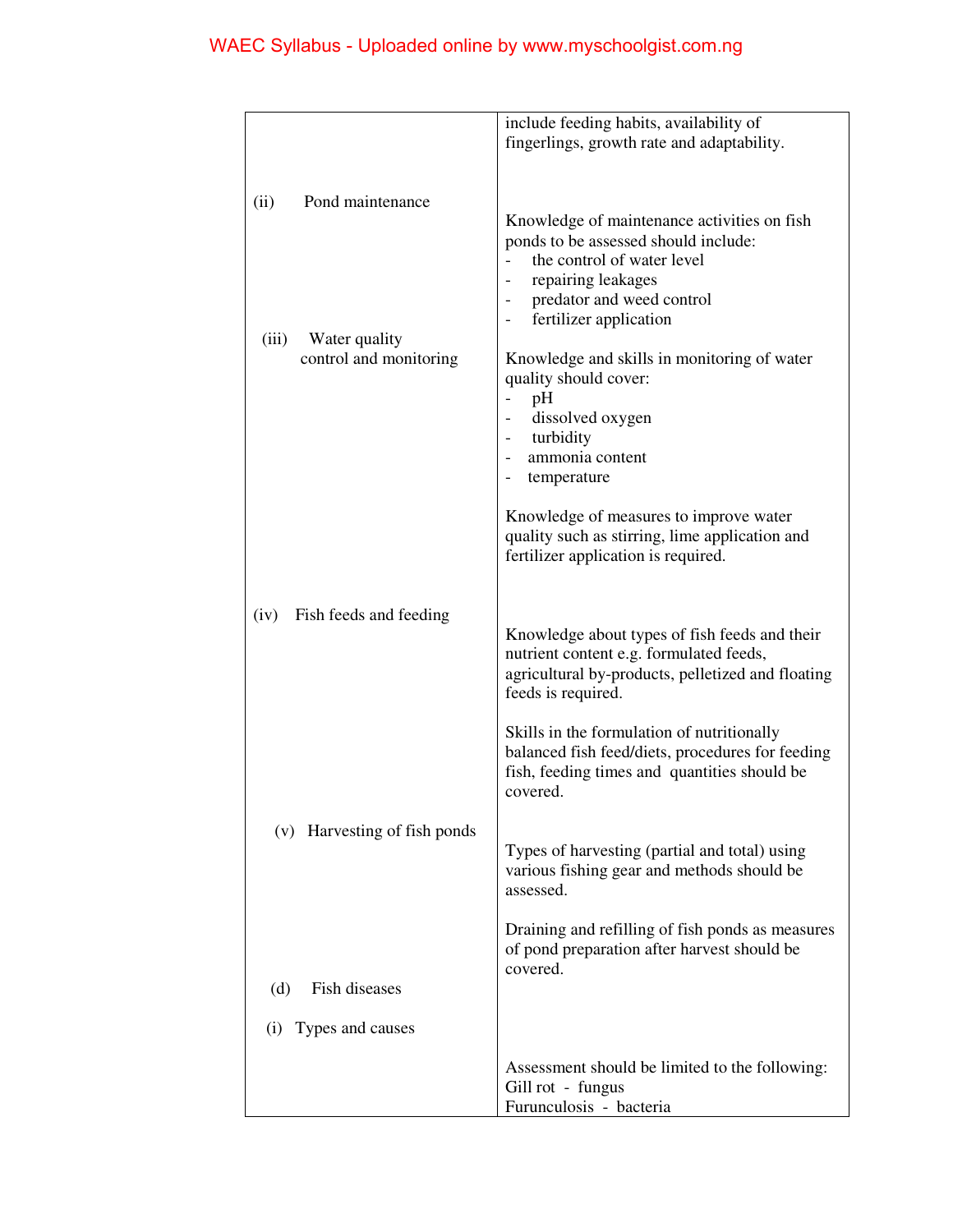|                                                                                                          | Ich - protozoa                                                                                                                                                                                                                                                                                                                                                                                                                       |
|----------------------------------------------------------------------------------------------------------|--------------------------------------------------------------------------------------------------------------------------------------------------------------------------------------------------------------------------------------------------------------------------------------------------------------------------------------------------------------------------------------------------------------------------------------|
|                                                                                                          |                                                                                                                                                                                                                                                                                                                                                                                                                                      |
| Symptoms<br>(ii)<br>Prevention,<br>(iii)<br>control and<br>treatment                                     | Assessment should be based on the<br>identification of symptoms:<br>Gill rot - red/whitish spots on gills<br>Furuncolosis - ulcers on skin<br>Ich - white spots on skin and fins<br>Knowledge of the following methods is<br>required:<br>chemotherapy, sterilization, minimal handling of<br>fish, suitable diet and disinfection.<br>Assessment should also include knowledge of<br>aquatic conditions which favour fish diseases. |
|                                                                                                          |                                                                                                                                                                                                                                                                                                                                                                                                                                      |
| <b>FISH UTILIZATION</b><br>E.                                                                            |                                                                                                                                                                                                                                                                                                                                                                                                                                      |
| Nutritive value<br>1.<br>of fish:<br>Nutritive<br>composition of<br>fin fish,<br>crustaceans and         | Knowledge of the nutrients in fishery organisms<br>- proteins, lipids, mineral salts, water and<br>vitamins - and experiments to test for protein<br>and lipids in fish are required.                                                                                                                                                                                                                                                |
| molluscs                                                                                                 |                                                                                                                                                                                                                                                                                                                                                                                                                                      |
| Fish processing<br>2.<br>and<br>preservation<br>Meaning of fish<br>(a)<br>processing and<br>preservation | Meaning of fish processing: Explanation should<br>include activities carried out to prepare fish for<br>consumption and marketing.<br>Meaning of fish preservation: Explanation<br>should include activities carried out to extend<br>the shelf life of fish.<br>Distinction between fish processing and fish<br>preservation is also required                                                                                       |
| (b) Importance of fish<br>processing and<br>preservation                                                 | Reasons for fish processing and preservation<br>should include prevention of spoilage, increase<br>of shelf life, improvement of taste and adding<br>value.                                                                                                                                                                                                                                                                          |
| (c) General principles of<br>fish processing<br>and preservation                                         | Knowledge of the principles should include the<br>removal of microbes and water, slowing down<br>enzymatic action, denaturing of enzymes,<br>slowing down bacterial activity and preventing<br>fat oxidation.                                                                                                                                                                                                                        |
| Methods of fish processing<br>(d)                                                                        | Assessment should be based on knowledge and                                                                                                                                                                                                                                                                                                                                                                                          |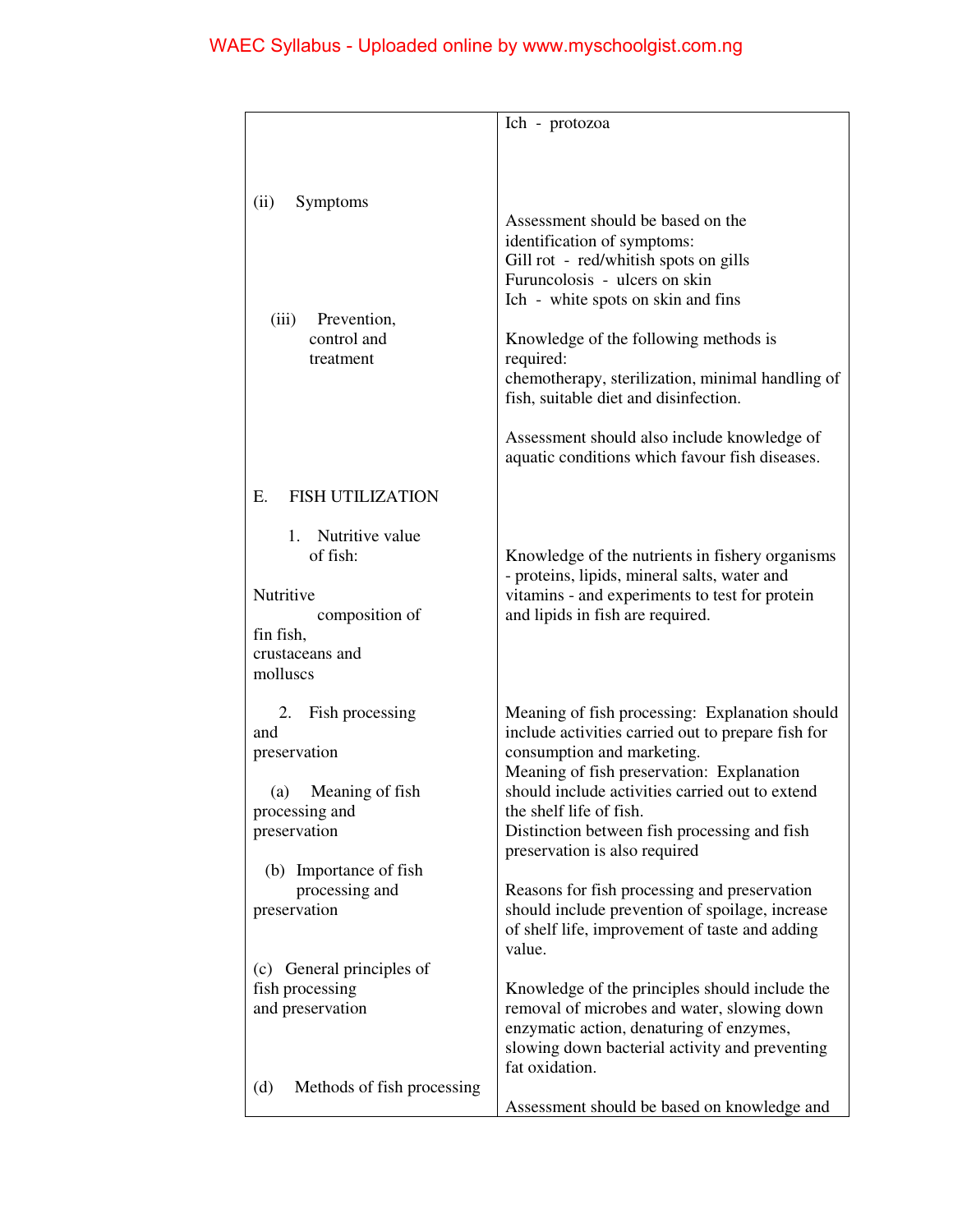|                                   | skills in washing, scaling, gutting and filleting                                  |
|-----------------------------------|------------------------------------------------------------------------------------|
|                                   | of fish.                                                                           |
|                                   | Identification of common fish processing                                           |
|                                   | equipment such as knives, scissors and                                             |
|                                   | mechanical equipment is required.                                                  |
| Methods of fish<br>(e)            |                                                                                    |
| preservation                      | Assessment should cover knowledge in the                                           |
|                                   | following:                                                                         |
|                                   | Traditional methods (e.g. smoking, cooking,                                        |
|                                   | salting, drying and frying.)                                                       |
|                                   | Modern methods (e.g. freezing, canning,                                            |
|                                   | irradiation and use of chemicals - pickling.)                                      |
|                                   | Identification and description of common fish                                      |
|                                   | preservation equipment such as Chorkor                                             |
|                                   | smoker is required.                                                                |
| Packaging of fish<br>(f)          |                                                                                    |
|                                   | Identification of materials for packaging fresh                                    |
|                                   | and preserved fish for local and export markets                                    |
|                                   | e.g. cartons, crates and baskets is required.                                      |
|                                   | Demonstration of methods of packaging fresh<br>fish and fish preserved by smoking, |
|                                   |                                                                                    |
| (g) Fish products and             |                                                                                    |
| by-products                       | Major fish products to be identified: fish fillets,                                |
|                                   | chunks and flakes, canned, smoked, dried,                                          |
|                                   | salted, pickled, marinated fish.                                                   |
|                                   | Fish by-products to be identified should include                                   |
|                                   | fish oils, fish entrails (guts and gills) and fish                                 |
|                                   | bones.                                                                             |
|                                   | Uses of fish by-products should be covered.                                        |
| (h)<br>Fish spoilage              |                                                                                    |
| Signs of fish<br>(i)              |                                                                                    |
| spoilage                          | Signs of fish spoilage to be detected should                                       |
|                                   | include sunken eyes, mucus on the skin and                                         |
|                                   | darkening colour of gills.                                                         |
| Causes of fish spoilage<br>(i)    |                                                                                    |
|                                   | Knowledge of the causes of fish spoilage should                                    |
|                                   | be limited to microbial, enzymatic and fat                                         |
|                                   | oxidation.                                                                         |
|                                   | The importance of proper handling of fish to                                       |
|                                   | delay spoilage should be included.                                                 |
| Effects of fish spoilage<br>(iii) |                                                                                    |
|                                   | Knowledge of effects such as loss of value, taste                                  |
|                                   | and income should be assessed.                                                     |
| F.<br><b>FISHERIES</b>            | The public health hazard of consuming spoiled                                      |
| <b>MANAGEMENT</b>                 | fish should be covered.                                                            |
| <b>AND BUSINESS OF</b>            |                                                                                    |
| <b>FISHERIES</b>                  |                                                                                    |
| Fisheries<br>$\mathbf{1}$ .       |                                                                                    |
|                                   |                                                                                    |
| management                        |                                                                                    |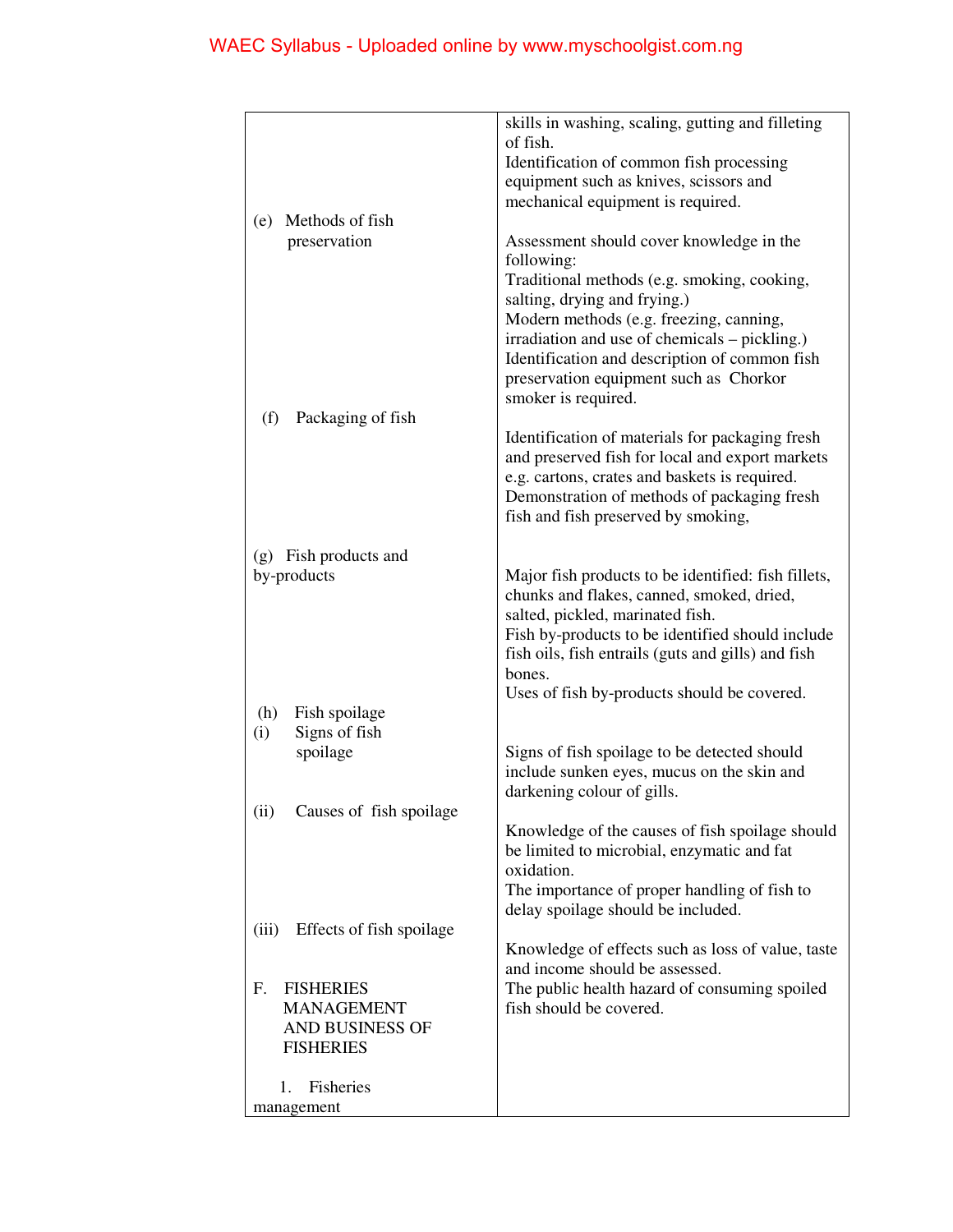| (a) Meaning of<br>fisheries management<br>Objectives and<br>(b)<br>strategies offisheries<br>management               | Assessment should cover knowledge of<br>measures taken to maintain fish stock levels for<br>sustainable exploitation. The concept of<br>Maximum Sustainable Yield (MSY) should be<br>covered.<br>Objectives of fisheries management should<br>include maximizing sustainable catches and<br>maintaining spawning stock.                                                                                                                                                                                                       |
|-----------------------------------------------------------------------------------------------------------------------|-------------------------------------------------------------------------------------------------------------------------------------------------------------------------------------------------------------------------------------------------------------------------------------------------------------------------------------------------------------------------------------------------------------------------------------------------------------------------------------------------------------------------------|
| (c) Traditional fish stock<br>management practices<br>(d) Data collection<br>and analysis for fisheries<br>management | Strategies should include limiting the number of<br>fishing units, fishing closures, regulating mesh<br>sizes and catch quotas.<br>Assessment should include the use of practices<br>such as close seasons, taboos, non-fishing days<br>and cultural festivals to maintain fish stocks.<br>Knowledge of basic data required for fisheries<br>management e.g. fish catch, fishing effort, fish<br>length and weight, fish age and gear type should<br>be assessed.<br>Skills in the analysis of the data are also<br>required. |
|                                                                                                                       | Factors (such as climate and breeding)<br>responsible for seasonal variations in fish<br>catches (bumper and lean) should be covered.                                                                                                                                                                                                                                                                                                                                                                                         |
| Fishery policies<br>2.<br>and regulations                                                                             | Explanation of the effect of upwelling on<br>bumper harvest of fish should be assessed.                                                                                                                                                                                                                                                                                                                                                                                                                                       |
| (a)<br>Government<br>policies and<br>regulations on<br>fisheries                                                      | Knowledge of government policies and<br>regulations on fisheries e.g. subsidy on fishing<br>inputs, role of stakeholders, fish imports should<br>be assessed.                                                                                                                                                                                                                                                                                                                                                                 |
|                                                                                                                       | Knowledge of the importance of fisheries<br>policies and regulations e.g. preventing capture<br>of juvenile fishes, protection of the environment<br>is also required.                                                                                                                                                                                                                                                                                                                                                        |
| International law and<br>(b)<br>conventions                                                                           | Meaning and economic benefits of the Exclusive<br>Economic Zone (EEZ) should be covered.                                                                                                                                                                                                                                                                                                                                                                                                                                      |
|                                                                                                                       | Assessment should include knowledge of<br>endangered fishery organisms and international                                                                                                                                                                                                                                                                                                                                                                                                                                      |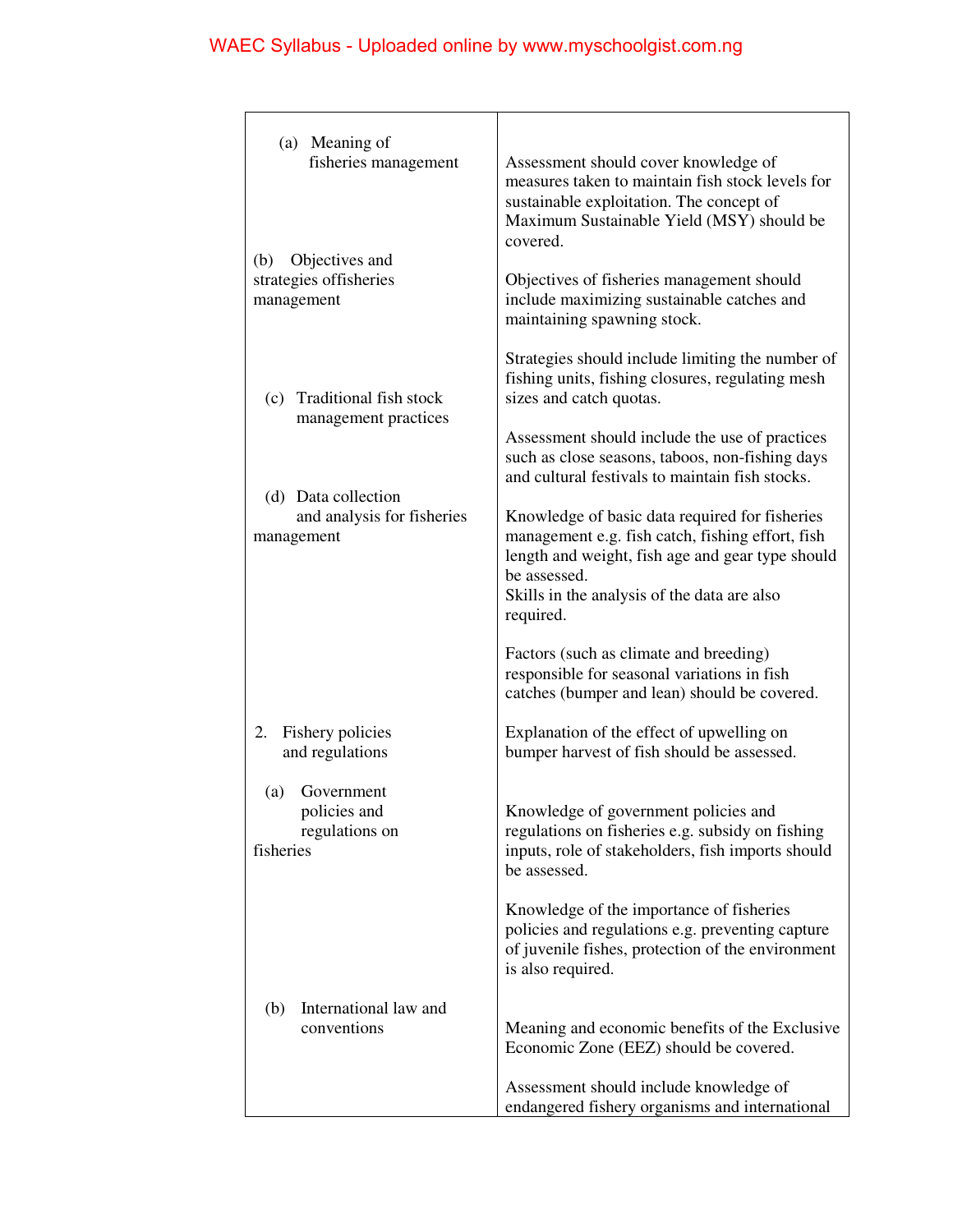|                                                                                                                     | conventions which protect them e.g. IUCN Red<br>List, Convention on Biodiversity (CBD),<br>International Convention for the Conservation<br>of Atlantic Tunas (ICCAT).<br>The importance of international conventions<br>should also be included.                                                                                                                                                                                                          |
|---------------------------------------------------------------------------------------------------------------------|------------------------------------------------------------------------------------------------------------------------------------------------------------------------------------------------------------------------------------------------------------------------------------------------------------------------------------------------------------------------------------------------------------------------------------------------------------|
| Business of fisheries:<br>3.<br><b>Budget</b><br>preparation and financial<br>projections for a fishery<br>business | Knowledge and skills in the preparation of<br>budgets using expenditure and income items<br>from culture and capture fisheries and other<br>fishery related businesses (sale of fishing inputs,<br>fish marketing and fish processing) are required.<br>Cashflow projections are also required.                                                                                                                                                            |
| Fish marketing<br>4.<br>(a)<br>The state of fishmarketing                                                           | Knowledge and skills in pricing of fish products<br>in relation to demand and supply of fish product<br>should be covered.<br>Assessment should cover knowledge in quality<br>control, packaging, storage and transportation of<br>fish.<br>Major fish marketing centres in the country<br>should be identified, e.g.<br>fishing harbours - Tema, Takoradi<br>fish landing beaches - Elmina<br>fish landing sites - Yeji<br>other fish markets - Mankessim |
|                                                                                                                     | Problems of fish marketing and their solutions<br>should be covered.<br>Activities involved in fish import and export<br>should be outlined.                                                                                                                                                                                                                                                                                                               |
| Major fisheries companies<br>(b)                                                                                    | Explanation of the effects of bumper harvest on<br>import/export and prices of fish should be<br>assessed.                                                                                                                                                                                                                                                                                                                                                 |
| Supply and value chains in<br>(c)                                                                                   | Major companies involved in fisheries activities<br>in your country should be named e.g.<br>fishing - Kaas, Afko, Enyidado<br>fish farming – Tropo farms, Crystal lake<br>fish company<br>cold storage - Felibat Ltd.                                                                                                                                                                                                                                      |
| the fishery industry<br>Food fish quality<br>(d)                                                                    | Assessment should cover knowledge of value<br>chains in the fishery industry. The<br>responsibilities of actors in the supply and value<br>chain should be included.                                                                                                                                                                                                                                                                                       |
|                                                                                                                     |                                                                                                                                                                                                                                                                                                                                                                                                                                                            |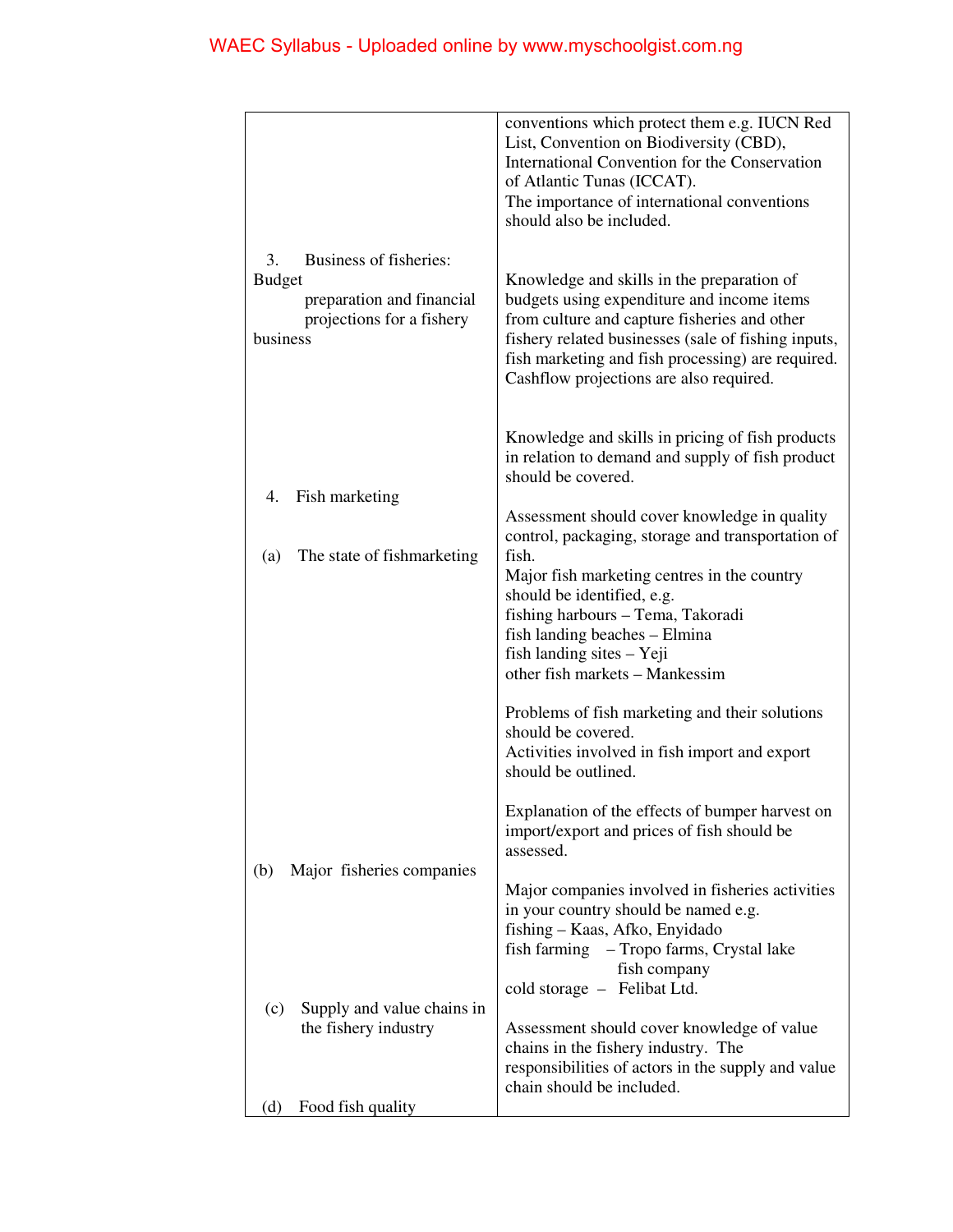| and safety standards                                                                            | Quality and safety standards of various fish                                                                                                                                                                                                    |
|-------------------------------------------------------------------------------------------------|-------------------------------------------------------------------------------------------------------------------------------------------------------------------------------------------------------------------------------------------------|
|                                                                                                 | products should be mentioned.                                                                                                                                                                                                                   |
|                                                                                                 |                                                                                                                                                                                                                                                 |
| G.<br>PRACTICES IN<br><b>FISHING COMMUNITIES</b><br><b>AND FISHERIES</b><br><b>INSTITUTIONS</b> |                                                                                                                                                                                                                                                 |
| 1. Fishing communities and<br>cultural practices                                                |                                                                                                                                                                                                                                                 |
| (a) Important fishing                                                                           |                                                                                                                                                                                                                                                 |
| communities                                                                                     | Knowledge of the location of important fishing<br>communities in your country is required e.g.<br>freshwater fishing communities- Yeji, Dambai,<br>Kwamikrom and Abotoase.<br>marine fishing communities- Teshie, Elmina,<br>Chorkor and Shama. |
| (b) Cultural festivals and                                                                      |                                                                                                                                                                                                                                                 |
| taboos related to                                                                               | List of festivals should include:                                                                                                                                                                                                               |
| fishing                                                                                         | <b>Bakatue of Edina</b>                                                                                                                                                                                                                         |
|                                                                                                 | Fetu of Oguaa<br>Dzawuwu of Agave                                                                                                                                                                                                               |
|                                                                                                 | Knowledge of the influence of the festivals and<br>taboos on the fishing industry should be<br>covered, e.g. close season/fishing holiday.                                                                                                      |
| Fisheries<br>3.<br>institutional framework and<br>job opportunities                             |                                                                                                                                                                                                                                                 |
| Fisheries training and<br>(a)                                                                   |                                                                                                                                                                                                                                                 |
| research institutions                                                                           | Identification, objectives and activities of the<br>institutions e.g. Water Research Institute and<br>University of Ghana are required.                                                                                                         |
| Job opportunities in<br>(b)                                                                     |                                                                                                                                                                                                                                                 |
| the fishery sub-sector                                                                          | Job opportunities in the fishery sub-sector                                                                                                                                                                                                     |
|                                                                                                 | should be identified, e.g.<br>teaching/research, fish farming, fish pond                                                                                                                                                                        |
|                                                                                                 | engineer, fish import/export, fish processing,                                                                                                                                                                                                  |
|                                                                                                 | cold store operation and fishing gear/craft<br>manufacturing.                                                                                                                                                                                   |
| <b>Business</b><br>(c)                                                                          |                                                                                                                                                                                                                                                 |
| opportunities in<br>fisheries                                                                   | Factors required for establishing enterprises in<br>fisheries                                                                                                                                                                                   |
|                                                                                                 | - Identification of business opportunities                                                                                                                                                                                                      |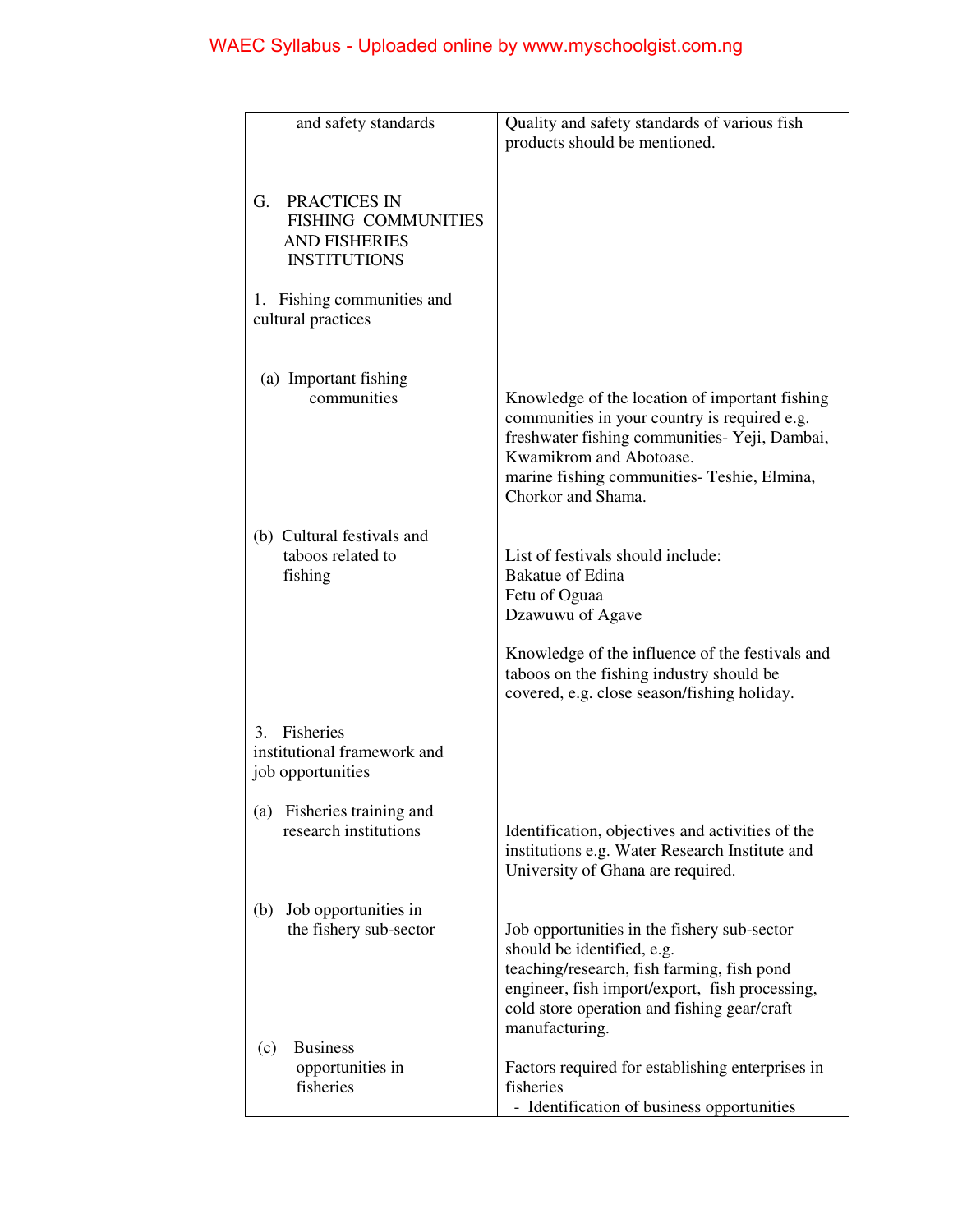|                                                                                                                                 | - Identification of fishery product or<br>service needed in a locality<br>- availability of market for the product or<br>service<br>- demand for the product or service<br>Resources should include land, capital,<br>materials, structures, services, labour, technical<br>know-how.                                   |
|---------------------------------------------------------------------------------------------------------------------------------|-------------------------------------------------------------------------------------------------------------------------------------------------------------------------------------------------------------------------------------------------------------------------------------------------------------------------|
| Procedure for<br>(d)<br>establishing<br>enterprises in<br>fisheries                                                             | Procedures should include the development of<br>business plans, registration of business,<br>management of the business, etc                                                                                                                                                                                            |
| <b>Extension services</b><br>(e)<br>in the fisheries<br>sub sector<br>1. Fishing gear:                                          | Knowledge and understanding of the role of<br>extension services in the fisheries sub-sector<br>should be assessed,<br>e.g. technical assistance to fish farmers and<br>education of fisher folks on fisheries<br>regulations.                                                                                          |
| Identification, uses<br>and maintenance                                                                                         | Assessment should cover drawing and labelling<br>of different fishing gear.                                                                                                                                                                                                                                             |
| Fish Identification:<br>2.<br>Identification and<br>classification of common<br>freshwater, brackish water<br>and marine fishes | Assessment should cover the following fishery<br>organisms: Tilapia, Clarias/Heterobranchus,<br>Chrysichthys, Heterotis, Lates, Bagrus, Alestes,<br>Synodontis, Sardinella, prawns/shrimps, crabs,<br>grey mullet, sea bream, cassava fish, tuna,<br>mackerel, anchovy, ray, shark cuttlefish/squid<br>and sea urchins. |
| Identification and<br>3.<br>description of<br>characteristics of<br>invasive alien species<br>in fishery habitats               | Assessment should cover the following alien<br>species.<br>Eichorniacrassipes (water hyacinth)<br>Cyperus papyrus (Papyrus reed),<br>Salviniamolesta (kariba weed)<br>Pistiastratiotes(water lettuce)<br>Ceratophylumsp(Hornwort)                                                                                       |
| 4. Fish structure and function<br>(a) External features:<br>body form, fins, scales,<br>lateral line etc.                       | Drawing and labelling of external features is<br>required. Dissection, drawing and labelling of<br>gills, swim bladder, alimentary canal and heart<br>should be covered. Structure should be related to<br>function.                                                                                                    |
| (b) Internal stuctures:<br>gills, swim bladder                                                                                  |                                                                                                                                                                                                                                                                                                                         |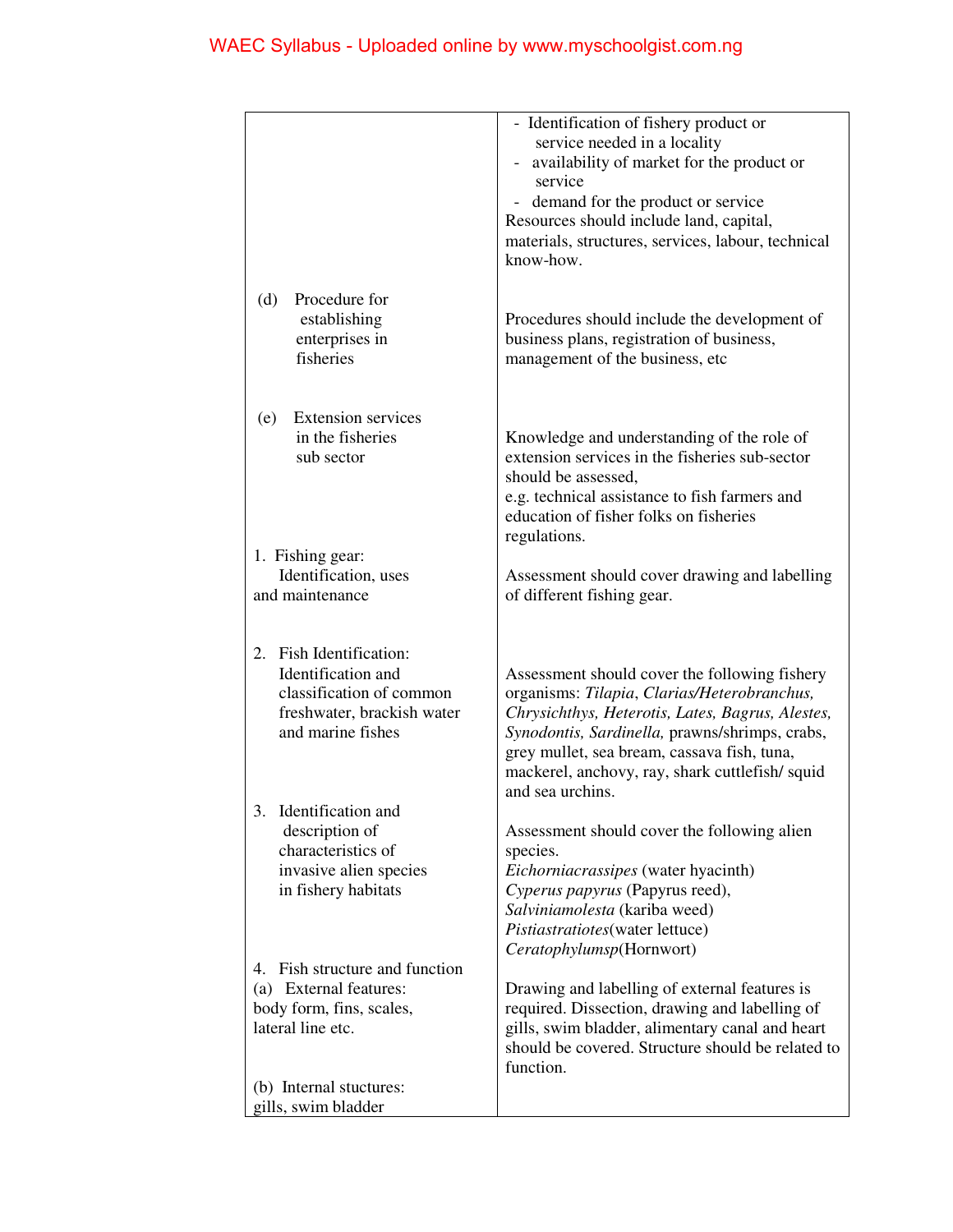| alimentary canal, heart,               |                                                    |
|----------------------------------------|----------------------------------------------------|
| blood vessels, kidney                  |                                                    |
| and gonads.                            |                                                    |
| 5. Environmental                       |                                                    |
| conditions in fish                     | Measurement of the environmental conditions:       |
| habitats                               | temperature, dissolved oxygen, pH, and salinity    |
|                                        | is required.                                       |
|                                        |                                                    |
| 6. Ecological processes                |                                                    |
| within the aquatic                     | Construction of food chain, food web and food      |
| environment                            | pyramid should be covered.                         |
|                                        |                                                    |
|                                        |                                                    |
|                                        |                                                    |
| 7. Characteristic features             |                                                    |
| of fresh and spoiled fish              | Knowledge of the following characteristics is      |
|                                        | required:                                          |
|                                        | Fresh fish - firm flesh, bright eyes, bright red   |
|                                        | gills and sea-weedy smell.                         |
|                                        | Spoiled fish - sunken eyes, dark gills, mucus on   |
|                                        | skin and off odour smell.                          |
| 8. Identification of micro-            |                                                    |
| organisms and                          | Assessment should cover organisms such as          |
| macro-organisms in                     | maggots, fungi and insects in spoiled fish.        |
| spoiled fish                           |                                                    |
|                                        |                                                    |
|                                        |                                                    |
| 9. Fish processing and<br>preservation | Identification of common forms of                  |
|                                        | (a) processed fish: e.g. gutted, filleted, skilled |
|                                        | fish.                                              |
|                                        | (b) preserved fish: e.g. frozen, salted, canned    |
|                                        | and smoked fish.                                   |
|                                        | Identification and uses of common                  |
|                                        | processing and preservation methods e.g.           |
|                                        | Chorkor smoker is required.                        |
|                                        |                                                    |
| 10. Fish by-products                   |                                                    |
|                                        | Assessment should be based on the                  |
|                                        | identification and uses of fish by-products.       |
| Pond construction<br>11.               |                                                    |
|                                        | Identification of suitable soils, material and     |
|                                        | equipment for pond construction.                   |
|                                        |                                                    |
| Feed formulation and<br>12.            |                                                    |
| feeding                                | Identification of ingredients used for fish feed   |
|                                        | formulation and identification of types of fish    |
|                                        | feed are required.                                 |
|                                        | Methods of formulation of fish feed are also       |
|                                        | required.                                          |